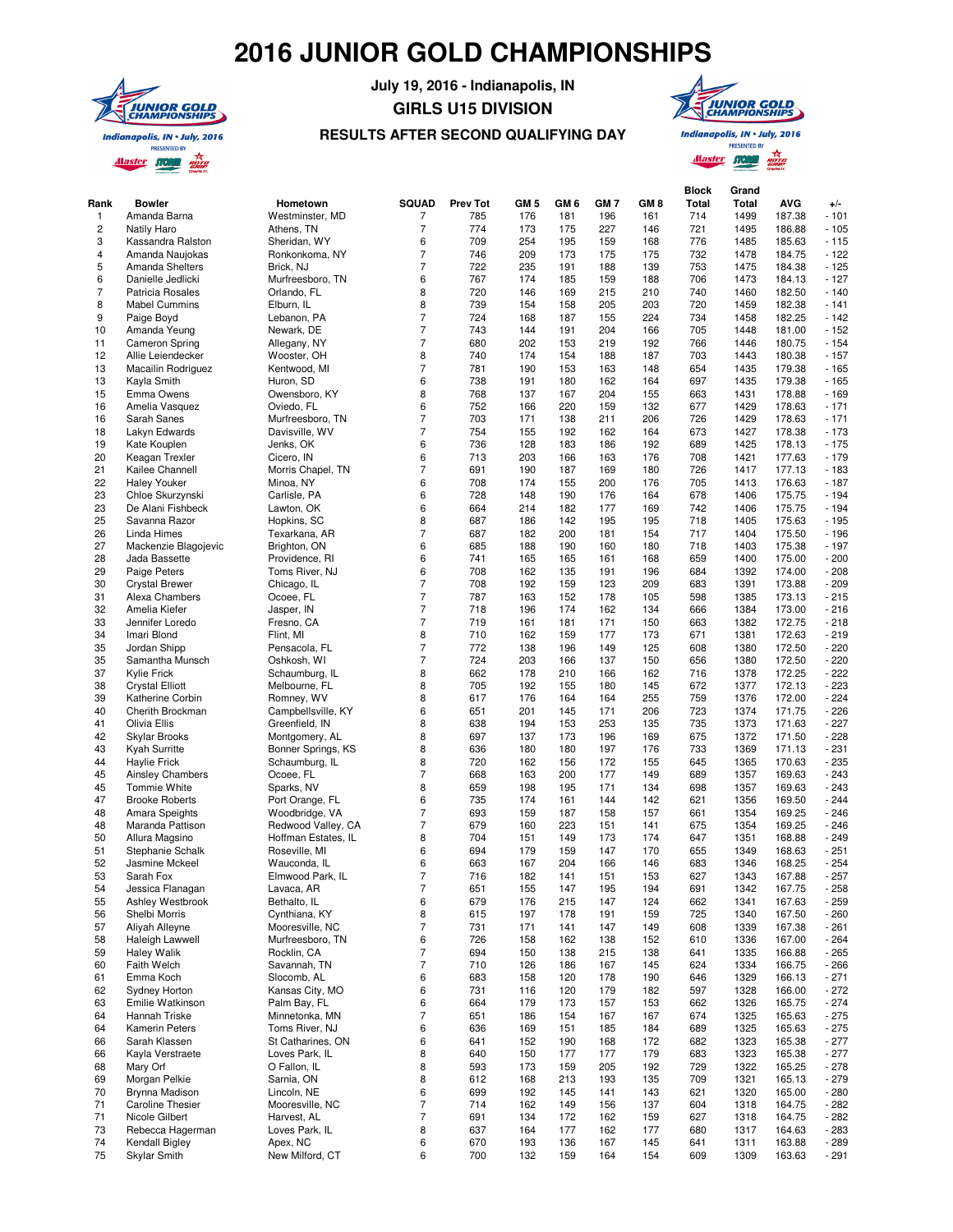| 76                | <b>Madison Adams</b>    | Green Bay, WI        | 6                | 631 | 172 | 154 | 185 | 166 | 677 | 1308 | 163.50 | $-292$ |
|-------------------|-------------------------|----------------------|------------------|-----|-----|-----|-----|-----|-----|------|--------|--------|
| 77                | Kimberly Forthofer      | Lake Placid, FL      | 6                | 675 | 134 | 171 | 148 | 179 | 632 | 1307 | 163.38 | $-293$ |
|                   |                         |                      |                  |     |     |     |     |     |     |      |        |        |
| 78                | Kaylee Hitt             | Cold Spring, KY      | 8                | 663 | 149 | 186 | 159 | 149 | 643 | 1306 | 163.25 | $-294$ |
| 78                | Maya Fields             | Tuscaloosa, AL       | $\overline{7}$   | 711 | 155 | 131 | 177 | 132 | 595 | 1306 | 163.25 | $-294$ |
| 78                | Leeanne Davidson        | Deltona, FL          | 6                | 612 | 189 | 167 | 180 | 158 | 694 | 1306 | 163.25 | $-294$ |
| 81                | <b>Baileigh Snow</b>    | Murfreesboro, TN     | 8                | 615 | 171 | 154 | 164 | 201 | 690 | 1305 | 163.13 | $-295$ |
|                   |                         |                      |                  |     |     |     |     |     |     |      |        |        |
| 82                | Kali Krynicki           | Weirton, WV          | $\overline{7}$   | 653 | 173 | 195 | 128 | 155 | 651 | 1304 | 163.00 | $-296$ |
| 83                | Chelsey Jines           | Indianapolis, IN     | 8                | 662 | 187 | 156 | 154 | 144 | 641 | 1303 | 162.88 | $-297$ |
| 84                | Savannah Croft          | Powder Springs, GA   | 6                | 686 | 145 | 158 | 148 | 159 | 610 | 1296 | 162.00 | $-304$ |
| 85                | Jenna Williams          | Homosassa, FL        | 6                | 674 | 164 | 129 | 163 | 163 | 619 | 1293 | 161.63 | $-307$ |
|                   |                         |                      |                  |     |     |     |     |     |     |      |        |        |
| 85                | Marissa Kearin          | Madison, SD          | 8                | 624 | 180 | 179 | 171 | 139 | 669 | 1293 | 161.63 | $-307$ |
| 87                | Kristen Derr            | Sunbury, PA          | 8                | 567 | 153 | 192 | 193 | 186 | 724 | 1291 | 161.38 | - 309  |
| 88                | Emma Stull              | Raleigh, NC          | 6                | 668 | 159 | 158 | 155 | 149 | 621 | 1289 | 161.13 | $-311$ |
| 88                | <b>Tessa Hatfield</b>   | Spotsylvania, VA     | 6                | 643 | 162 | 155 | 148 | 181 | 646 | 1289 | 161.13 | $-311$ |
|                   |                         |                      |                  |     |     |     |     |     |     |      |        |        |
| 90                | Jaelle Hamman           | Jarrell, TX          | 6                | 641 | 122 | 182 | 171 | 172 | 647 | 1288 | 161.00 | $-312$ |
| 91                | Lexi Kile               | Mechanicsburg, PA    | 6                | 587 | 200 | 168 | 161 | 169 | 698 | 1285 | 160.63 | $-315$ |
| 92                | Danielle McKerracher    | Warwick, RI          | 6                | 648 | 131 | 176 | 157 | 171 | 635 | 1283 | 160.38 | $-317$ |
| 92                | Sarah Mord              | Grand Forks, ND      | 6                | 625 | 132 | 184 | 169 | 173 | 658 | 1283 | 160.38 | $-317$ |
|                   |                         |                      |                  |     |     |     |     |     |     |      |        |        |
| 94                | Mackenzie Ullian        | New Lenox, IL        | 6                | 649 | 168 | 166 | 139 | 160 | 633 | 1282 | 160.25 | $-318$ |
| 95                | Sierra Poole            | Sanford, FL          | $\overline{7}$   | 646 | 168 | 132 | 171 | 163 | 634 | 1280 | 160.00 | $-320$ |
| 96                | Hana Roers              | Maple Grove, MN      | $\overline{7}$   | 669 | 127 | 151 | 192 | 140 | 610 | 1279 | 159.88 | $-321$ |
|                   |                         |                      |                  |     |     |     |     |     |     |      |        |        |
| 97                | <b>Kyra Smith</b>       | Fall River, MA       | 6                | 645 | 109 | 149 | 185 | 190 | 633 | 1278 | 159.75 | $-322$ |
| 98                | Shauna Rodgers          | Oviedo, FL           | 6                | 641 | 158 | 143 | 217 | 118 | 636 | 1277 | 159.63 | $-323$ |
| 98                | Nikita Benton           | Tacoma, WA           | $\overline{7}$   | 637 | 143 | 161 | 182 | 154 | 640 | 1277 | 159.63 | - 323  |
| 100               | Brooke Bryan            | Lincoln, CA          | 8                | 555 | 202 | 166 | 188 | 165 | 721 | 1276 | 159.50 | $-324$ |
|                   |                         |                      |                  |     |     |     |     |     |     |      |        |        |
| 101               | Addy Nelson             | Gregory, SD          | 6                | 664 | 165 | 131 | 143 | 171 | 610 | 1274 | 159.25 | $-326$ |
| 101               | Jenna Lehrer            | Commack, NY          | $\overline{7}$   | 631 | 188 | 124 | 198 | 133 | 643 | 1274 | 159.25 | $-326$ |
| 101               | Marissa Cosentini       | Wayne, NJ            | 6                | 576 | 214 | 177 | 116 | 191 | 698 | 1274 | 159.25 | $-326$ |
|                   |                         |                      |                  |     |     |     |     |     |     |      |        |        |
| 104               | Mykenzie Burnett        | Shortsville, NY      | 8                | 678 | 160 | 167 | 142 | 126 | 595 | 1273 | 159.13 | $-327$ |
| 104               | <b>Emily Breidegam</b>  | Sinking Spring, PA   | 6                | 673 | 151 | 157 | 155 | 137 | 600 | 1273 | 159.13 | $-327$ |
| 106               | Darian Soderquist       | North Attleboro, MA  | 8                | 603 | 194 | 174 | 156 | 144 | 668 | 1271 | 158.88 | $-329$ |
| 107               | Anna Bartz              | Jenison, MI          | $\overline{7}$   | 656 | 125 | 135 | 155 | 199 | 614 | 1270 | 158.75 | - 330  |
|                   |                         |                      |                  |     |     |     |     |     |     |      |        |        |
| 107               | Kaylee Bass             | Bunn, NC             | 6                | 639 | 142 | 155 | 174 | 160 | 631 | 1270 | 158.75 | - 330  |
| 107               | Saralyne Nassberg       | Modesto, CA          | $\overline{7}$   | 598 | 168 | 170 | 180 | 154 | 672 | 1270 | 158.75 | $-330$ |
| 110               | Nichole Lewis           | West Palm Beach, FL  | 8                | 654 | 189 | 153 | 132 | 140 | 614 | 1268 | 158.50 | - 332  |
| 110               | <b>Claire McDermott</b> | Harrisburg, IL       | 6                | 667 | 143 | 150 | 132 | 176 | 601 | 1268 | 158.50 | - 332  |
|                   |                         |                      |                  |     |     |     |     |     |     |      |        |        |
| 110               | Amanda Moore            | New Port Richey, FL  | $\overline{7}$   | 622 | 182 | 180 | 186 | 98  | 646 | 1268 | 158.50 | - 332  |
| 113               | <b>Trezure Connelly</b> | Jacksonville, FL     | 8                | 579 | 182 | 173 | 177 | 156 | 688 | 1267 | 158.38 | - 333  |
| 114               | Jocelyn Hood            | Carlisle, PA         | 6                | 672 | 161 | 167 | 100 | 165 | 593 | 1265 | 158.13 | $-335$ |
|                   |                         |                      | $\overline{7}$   | 670 | 149 |     |     |     | 592 | 1262 |        |        |
| 115               | Hallee Gabhart          | Bedford, IN          |                  |     |     | 146 | 144 | 153 |     |      | 157.75 | - 338  |
| 115               | Jennifer Williams       | Bunker Hill, WV      | 6                | 667 | 181 | 109 | 126 | 179 | 595 | 1262 | 157.75 | - 338  |
| 115               | <b>Rachel Hines</b>     | Medford, NY          | $\overline{7}$   | 614 | 143 | 182 | 193 | 130 | 648 | 1262 | 157.75 | $-338$ |
| 118               | Keeli Lawson            | Bismarck, ND         | 6                | 653 | 130 | 161 | 162 | 155 | 608 | 1261 | 157.63 | - 339  |
|                   |                         |                      |                  |     |     |     |     |     |     |      |        |        |
| 119               | Sheila Sutfin           | Naperville, IL       | 8                | 587 | 145 | 191 | 131 | 204 | 671 | 1258 | 157.25 | $-342$ |
| 120               | <b>Emily Pelzer</b>     | Midvale, UT          | 8                | 635 | 183 | 148 | 149 | 142 | 622 | 1257 | 157.13 | $-343$ |
| 121               | Danielle Rubach         | West Bend, WI        | $\overline{7}$   | 570 | 195 | 140 | 163 | 188 | 686 | 1256 | 157.00 | $-344$ |
|                   |                         | Cheyenne, WY         | 6                | 690 | 127 | 179 | 120 | 139 | 565 | 1255 | 156.88 | $-345$ |
| 122               | <b>Lindsey Rogers</b>   |                      |                  |     |     |     |     |     |     |      |        |        |
| 123               | Glory Harmon            | Douglasville, GA     | 8                | 609 | 152 | 178 | 143 | 171 | 644 | 1253 | 156.63 | $-347$ |
| 124               | Sydney Urben            | Dorr, MI             | $\overline{7}$   | 627 | 164 | 168 | 159 | 134 | 625 | 1252 | 156.50 | $-348$ |
| 124               | Lilu Smith              | Gahanna, OH          | $\overline{7}$   | 601 | 189 | 174 | 138 | 150 | 651 | 1252 | 156.50 | $-348$ |
|                   |                         |                      |                  |     |     |     |     |     |     |      |        |        |
| 124               | Morgan Cooper           | Gloucester Point, VA | 8                | 530 | 164 | 189 | 186 | 183 | 722 | 1252 | 156.50 | $-348$ |
| 124               | Natalie Heltne          | O'Fallon, IL         | 8                | 489 | 181 | 125 | 201 | 256 | 763 | 1252 | 156.50 | $-348$ |
| 128               | <b>Ashley Morrow</b>    | Valrico, FL          | 8                | 645 | 171 | 140 | 151 | 144 | 606 | 1251 | 156.38 | - 349  |
|                   | <b>Emily Tornabene</b>  |                      | 8                | 579 | 162 | 206 | 156 | 146 | 670 | 1249 | 156.13 |        |
| 129               |                         | Roselle, IL          |                  |     |     |     |     |     |     |      |        | $-351$ |
| 130               | <b>Baylee Shipley</b>   | Sale Creek, TN       | $\overline{7}$   | 679 | 131 | 147 | 145 | 146 | 569 | 1248 | 156.00 | $-352$ |
| 130               | Ashleigh Morgan         | Raleigh, NC          | 6                | 647 | 145 | 114 | 154 | 188 | 601 | 1248 | 156.00 | $-352$ |
| 130               | Jaycee Lethcoe          | Boise, ID            | $\overline{7}$   | 632 | 135 | 193 | 132 | 156 | 616 | 1248 | 156.00 | $-352$ |
|                   |                         |                      |                  |     |     |     |     |     |     |      |        |        |
| 133               | Caitlyn Chapman         | Waxahachie, TX       | 8                | 626 | 174 | 160 | 101 | 186 | 621 | 1247 | 155.88 | $-353$ |
| 133               | Madison Woodmansee      | Indianapolis, IN     | 8                | 619 | 155 | 164 | 155 | 154 | 628 | 1247 | 155.88 | $-353$ |
| 135               | Michaela Clardy         | Little River, SC     | 6                | 646 | 188 | 148 | 161 | 99  | 596 | 1242 | 155.25 | $-358$ |
| 136               | <b>Taylor McDaniel</b>  | Wake Forest, NC      | 6                | 646 | 145 | 149 | 159 | 142 | 595 | 1241 | 155.13 | - 359  |
|                   |                         |                      |                  |     |     |     |     |     |     |      |        |        |
| 137               | Alyssa Breidegam        | Sinking Spring, PA   | 6                | 536 | 186 | 161 | 213 | 144 | 704 | 1240 | 155.00 | $-360$ |
| 137               | Jordan Spause           | Hanover, MD          | 8                | 556 | 143 | 162 | 197 | 182 | 684 | 1240 | 155.00 | $-360$ |
| 139               | Deanna Hopkins          | Waco, TX             | $\overline{7}$   | 598 | 188 | 192 | 115 | 145 | 640 | 1238 | 154.75 | $-362$ |
| 139               | Addyson Schiffelbein    | Mulvane, KS          | 6                | 592 | 181 | 199 | 122 | 144 | 646 | 1238 | 154.75 | $-362$ |
|                   |                         |                      |                  |     |     |     |     |     |     |      |        |        |
| 141               | Stephanie Handford      | Waukesha, WI         | 6                | 639 | 139 | 156 | 168 | 135 | 598 | 1237 | 154.63 | - 363  |
| 142               | Adrienne Polonio        | Chicago, IL          | 6                | 618 | 154 | 189 | 144 | 131 | 618 | 1236 | 154.50 | $-364$ |
| 143               | Abbie Rhoden            | Montgomery, AL       | $\overline{7}$   | 649 | 148 | 164 | 128 | 145 | 585 | 1234 | 154.25 | $-366$ |
|                   |                         | Kitchener, ON        |                  |     |     |     |     |     |     |      |        |        |
| 144               | Jaiden Heimbecker       |                      | 8                | 554 | 143 | 148 | 188 | 200 | 679 | 1233 | 154.13 | $-367$ |
| 145               | Sabrina Bennett         | Dunnigan, CA         | $\overline{7}$   | 635 | 157 | 137 | 142 | 160 | 596 | 1231 | 153.88 | - 369  |
| 146               | <b>Madison Bailey</b>   | Rocklin, CA          | $\overline{7}$   | 649 | 124 | 157 | 143 | 157 | 581 | 1230 | 153.75 | $-370$ |
| 147               | Joanna Peper            | Rye Brook, NY        | 6                | 656 | 106 | 160 | 151 | 156 | 573 | 1229 | 153.63 | $-371$ |
|                   |                         |                      |                  |     |     |     |     |     |     |      |        |        |
| 147               | Jenica Baron            | Inverness, IL        | 8                | 596 | 175 | 152 | 159 | 147 | 633 | 1229 | 153.63 | $-371$ |
| 149               | Kaitlyn Laird           | Papillion, NE        | 8                | 629 | 117 | 157 | 172 | 153 | 599 | 1228 | 153.50 | $-372$ |
| 149               | <b>Emily Voight</b>     | Lindenhurst, IL      | 6                | 655 | 149 | 144 | 148 | 132 | 573 | 1228 | 153.50 | $-372$ |
| 151               |                         | Sanford, FL          | 7                | 544 | 127 | 192 | 175 |     | 682 |      | 153.25 | $-374$ |
|                   | Sarah Lowther           |                      |                  |     |     |     |     | 188 |     | 1226 |        |        |
| 152               | Morgan Watkins          | King George, VA      | 8                | 612 | 157 | 174 | 157 | 123 | 611 | 1223 | 152.88 | $-377$ |
| 153               | Katarina Korn           | Arlington, TX        | 6                | 687 | 125 | 129 | 136 | 145 | 535 | 1222 | 152.75 | $-378$ |
| 154               | Kristina Catoe          | Mooresville, NC      | 6                | 669 | 120 | 134 | 127 | 170 | 551 | 1220 | 152.50 | $-380$ |
|                   |                         |                      |                  |     |     |     |     |     |     |      |        |        |
| 155               | <b>Emily Garl</b>       | Reading, PA          | 8                | 549 | 133 | 201 | 138 | 198 | 670 | 1219 | 152.38 | $-381$ |
| 156               | Lara Kurt               | Leland, NC           | 6                | 634 | 165 | 133 | 132 | 154 | 584 | 1218 | 152.25 | $-382$ |
| 157               | Molly Marshall          | Highland, IL         | $\overline{7}$   | 604 | 168 | 143 | 157 | 145 | 613 | 1217 | 152.13 | - 383  |
| 158               | Nicole Cona             | Garnerville, NY      | $\overline{7}$   | 639 | 147 | 118 | 158 | 153 | 576 | 1215 | 151.88 | - 385  |
|                   |                         |                      |                  |     |     |     |     |     |     |      |        |        |
| 159               | Jaylyn Linder           | Wellington, IL       | $\overline{7}$   | 640 | 153 | 125 | 164 | 132 | 574 | 1214 | 151.75 | - 386  |
| 160               | Lauren Marks            | Parsippany, NJ       | $\overline{7}$   | 647 | 147 | 143 | 129 | 147 | 566 | 1213 | 151.63 | - 387  |
| 161               |                         |                      |                  |     |     | 149 |     |     |     |      | 151.38 | - 389  |
|                   |                         |                      |                  |     |     |     |     |     |     |      |        |        |
|                   | <b>Faith Hardy</b>      | Seattle, WA          | 6                | 606 | 152 |     | 112 | 192 | 605 | 1211 |        |        |
|                   | Morgan Brookover        | Davisville, WV       | $\boldsymbol{7}$ | 631 | 161 | 153 | 146 | 119 | 579 | 1210 | 151.25 | - 390  |
|                   | <b>Hailey Collins</b>   | Springfield, MO      | 8                | 616 | 128 | 202 | 120 | 141 | 591 | 1207 | 150.88 | - 393  |
| 162<br>163<br>163 | Erin Bourgeois          | Blossvale, NY        | $\overline{7}$   | 609 | 162 | 133 | 169 | 134 | 598 | 1207 | 150.88 | $-393$ |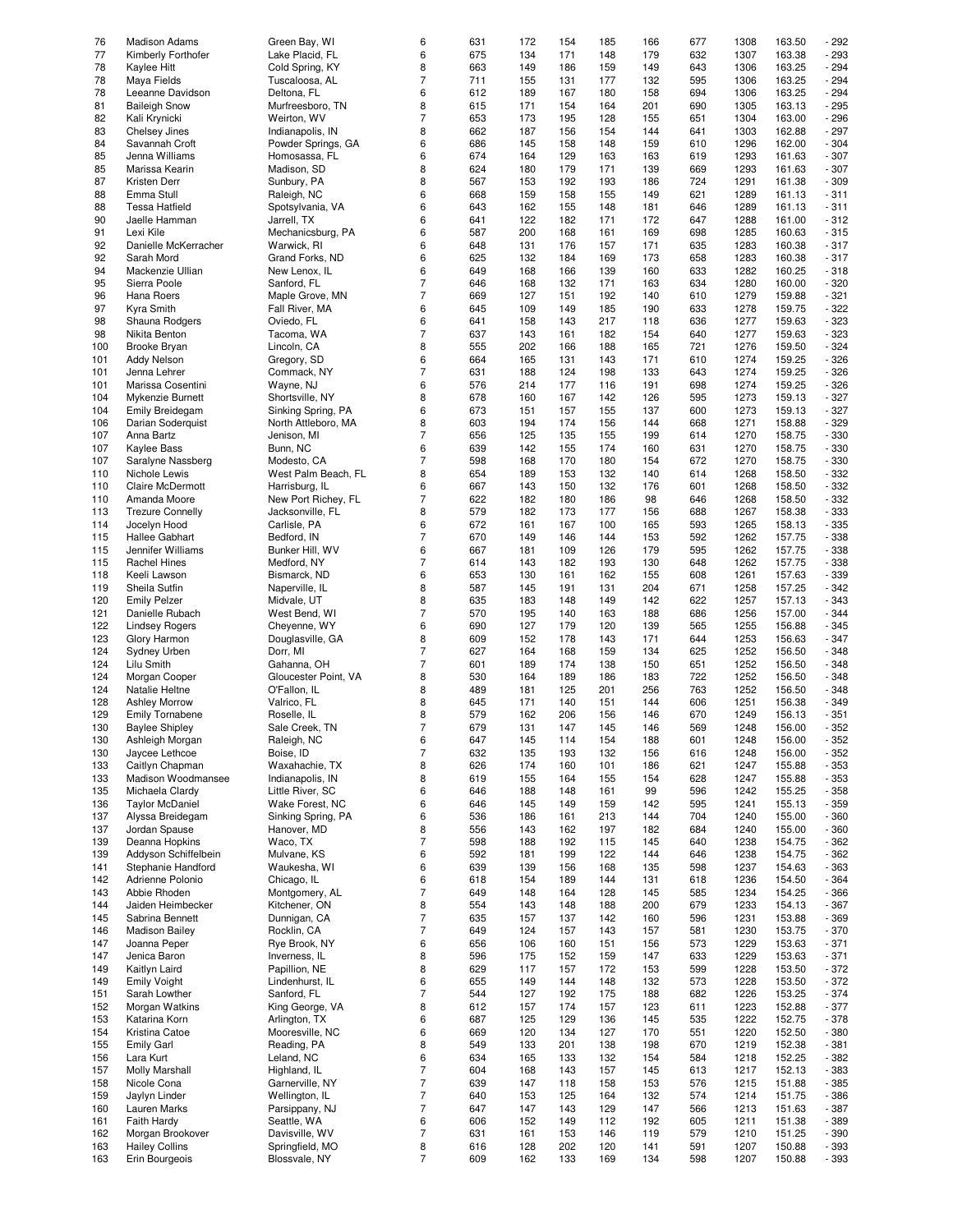| 165 | TaVera Johnson             | Glen Burnie, MD      | $\overline{7}$ | 580 | 137 | 136 | 164 | 189 | 626 | 1206 | 150.75 | $-394$ |
|-----|----------------------------|----------------------|----------------|-----|-----|-----|-----|-----|-----|------|--------|--------|
|     |                            |                      |                |     |     |     |     |     |     |      |        |        |
| 165 | Elizabeth Stanley          | Altoona, IA          | 6              | 563 | 173 | 119 | 168 | 183 | 643 | 1206 | 150.75 | - 394  |
| 167 | Jaden Howard               | Angola, IN           | $\overline{7}$ | 637 | 108 | 162 | 174 | 124 | 568 | 1205 | 150.63 | - 395  |
| 168 |                            |                      | 8              | 616 | 138 | 193 | 136 | 121 | 588 | 1204 | 150.50 | - 396  |
|     | Julia Lynch                | New City, NY         |                |     |     |     |     |     |     |      |        |        |
| 169 | Alyssa Fender              | Montgomery, AL       | $\overline{7}$ | 618 | 154 | 140 | 143 | 147 | 584 | 1202 | 150.25 | - 398  |
| 170 | Kerry Crossman             | Castleton, VT        | $\overline{7}$ | 568 | 144 | 165 | 184 | 140 | 633 | 1201 | 150.13 | - 399  |
|     |                            |                      |                |     |     |     |     |     |     |      |        |        |
| 171 | Maddy Notebaert            | Rochester, NY        | 6              | 581 | 164 | 159 | 135 | 161 | 619 | 1200 | 150.00 | $-400$ |
| 171 | Mackenzie Johnson          | Jackson, MI          | 8              | 558 | 152 | 141 | 167 | 182 | 642 | 1200 | 150.00 | $-400$ |
| 173 | Alejandra S Rosado         | Carolina, PR         | $\overline{7}$ | 630 | 124 | 135 | 147 | 163 | 569 | 1199 | 149.88 | $-401$ |
|     |                            |                      |                |     |     |     |     |     |     |      |        |        |
| 173 | <b>Piper Reams</b>         | Haysville, KS        | 6              | 585 | 164 | 149 | 122 | 179 | 614 | 1199 | 149.88 | $-401$ |
| 175 | <b>Madison Gentes</b>      | Manchester, NH       | 6              | 607 | 138 | 141 | 136 | 175 | 590 | 1197 | 149.63 | $-403$ |
|     |                            |                      |                |     |     |     |     |     |     |      |        |        |
| 175 | Lauren Tomaszewski         | Lebanon, IL          | 8              | 581 | 147 | 143 | 171 | 155 | 616 | 1197 | 149.63 | $-403$ |
| 177 | Jemma Skweres              | Schaumburg, IL       | 6              | 627 | 187 | 130 | 138 | 112 | 567 | 1194 | 149.25 | $-406$ |
| 177 | <b>Amber Stewart</b>       |                      |                | 611 |     |     |     |     |     | 1194 | 149.25 |        |
|     |                            | Opdyke, IL           | 6              |     | 172 | 133 | 127 | 151 | 583 |      |        | $-406$ |
| 179 | Kaylee Hodson              | Auburn, NY           | 8              | 543 | 164 | 173 | 145 | 168 | 650 | 1193 | 149.13 | $-407$ |
| 180 | Kari Fritter               | Denham Springs, LA   | 6              | 608 | 144 | 180 | 139 | 121 | 584 | 1192 | 149.00 | $-408$ |
|     |                            |                      |                |     |     |     |     |     |     |      |        |        |
| 180 | Ariana Guarino             | Plainfield, IL       | 6              | 573 | 143 | 167 | 151 | 158 | 619 | 1192 | 149.00 | $-408$ |
| 180 | Kalei White                | Howell, MI           | 8              | 569 | 170 | 146 | 137 | 170 | 623 | 1192 | 149.00 | $-408$ |
|     |                            |                      |                |     |     |     |     |     |     |      |        |        |
| 183 | Kara Freeman               | Marietta, GA         | $\overline{7}$ | 581 | 137 | 139 | 168 | 166 | 610 | 1191 | 148.88 | $-409$ |
| 184 | <b>Grace Stull</b>         | Raleigh, NC          | 6              | 582 | 135 | 143 | 143 | 187 | 608 | 1190 | 148.75 | $-410$ |
| 185 | <b>Carrington Russell</b>  | Virginia Beach, VA   | 8              | 575 | 149 | 140 | 164 | 160 | 613 | 1188 | 148.50 | $-412$ |
|     |                            |                      |                |     |     |     |     |     |     |      |        |        |
| 185 | <b>Taylor Smith</b>        | Noblesville, IN      | 8              | 557 | 178 | 152 | 169 | 132 | 631 | 1188 | 148.50 | $-412$ |
| 187 | Melissa Bushong            | Indianapolis, IN     | 6              | 571 | 121 | 166 | 178 | 151 | 616 | 1187 | 148.38 | $-413$ |
|     |                            |                      |                |     |     |     |     |     |     |      |        |        |
| 188 | Alyssa Gunther             | Raleigh, NC          | 6              | 655 | 133 | 159 | 119 | 120 | 531 | 1186 | 148.25 | $-414$ |
| 189 | Aurora Richardson          | Vandalia, IL         | $\overline{7}$ | 615 | 168 | 96  | 144 | 162 | 570 | 1185 | 148.13 | $-415$ |
| 190 | Lauren Slagter             | Jenison, MI          | $\overline{7}$ | 651 | 108 | 119 | 119 | 187 | 533 | 1184 | 148.00 | $-416$ |
|     |                            |                      |                |     |     |     |     |     |     |      |        |        |
| 191 | Savannah Montgomery        | Phenix City, AL      | 6              | 539 | 184 | 154 | 155 | 151 | 644 | 1183 | 147.88 | $-417$ |
| 192 | Micaela Barbolt            | Gansevoort, NY       | 6              | 589 | 131 | 131 | 177 | 154 | 593 | 1182 | 147.75 | $-418$ |
|     |                            |                      |                |     |     |     |     |     |     |      |        |        |
| 193 | Alesya Denton              | Saint Louis, MO      | 8              | 606 | 156 | 116 | 153 | 150 | 575 | 1181 | 147.63 | $-419$ |
| 193 | Emma Parenteau             | Edgewood, MD         | 8              | 601 | 153 | 138 | 130 | 159 | 580 | 1181 | 147.63 | $-419$ |
| 195 |                            |                      | 8              | 626 | 153 | 116 | 169 | 116 | 554 | 1180 | 147.50 | $-420$ |
|     | Payton Watson              | Dayton, OH           |                |     |     |     |     |     |     |      |        |        |
| 195 | Ashlyn Burkeybile          | East Moline, IL      | 8              | 575 | 135 | 145 | 152 | 173 | 605 | 1180 | 147.50 | $-420$ |
| 197 | <b>Noelle Phillips</b>     | Traverse City, MI    | $\overline{7}$ | 574 | 145 | 156 | 156 | 148 | 605 | 1179 | 147.38 | - 421  |
|     |                            |                      |                |     |     |     |     |     |     |      |        |        |
| 198 | <b>Brooke Driver</b>       | Woodbridge, VA       | 6              | 611 | 111 | 151 | 158 | 147 | 567 | 1178 | 147.25 | $-422$ |
| 199 | Alexa Poston               | Kensington, MD       | 8              | 563 | 139 | 185 | 153 | 137 | 614 | 1177 | 147.13 | - 423  |
| 200 |                            | Saint Paul, MN       | $\overline{7}$ | 632 | 140 | 159 |     | 120 | 544 | 1176 | 147.00 | $-424$ |
|     | Madyson Marx               |                      |                |     |     |     | 125 |     |     |      |        |        |
| 200 | Alexis Buchert             | San Antonio, TX      | 8              | 546 | 166 | 159 | 138 | 167 | 630 | 1176 | 147.00 | $-424$ |
| 202 | Sydney Pleasanton          | Chester Springs, PA  | 8              | 564 | 145 | 156 | 164 | 146 | 611 | 1175 | 146.88 | $-425$ |
|     |                            |                      |                |     |     |     |     |     |     |      |        |        |
| 203 | Raina Davis                | Oklahoma City, OK    | $\overline{7}$ | 596 | 120 | 155 | 159 | 144 | 578 | 1174 | 146.75 | - 426  |
| 203 | Gillian Robbins            | Charlotte, NC        | $\overline{7}$ | 566 | 131 | 167 | 154 | 156 | 608 | 1174 | 146.75 | - 426  |
|     |                            |                      |                |     |     |     |     |     |     |      |        |        |
| 205 | Chailah Ganiron            | Pearl City, HI       | 6              | 622 | 145 | 109 | 132 | 164 | 550 | 1172 | 146.50 | - 428  |
| 206 | <b>Avery Goulding</b>      | Auburn, ME           | 6              | 608 | 150 | 114 | 154 | 143 | 561 | 1169 | 146.13 | $-431$ |
| 207 | Jacqueline Oliphant        | Woodbine, KY         | 6              | 626 | 149 | 134 | 120 | 138 | 541 | 1167 | 145.88 | - 433  |
|     |                            |                      |                |     |     |     |     |     |     |      |        |        |
| 208 | Alexis Franklin            | Jonesborough, TN     | 8              | 575 | 141 | 124 | 169 | 157 | 591 | 1166 | 145.75 | $-434$ |
| 209 | Kari Kindrick              | Springfield, OR      | $\overline{7}$ | 588 | 139 | 166 | 120 | 152 | 577 | 1165 | 145.63 | $-435$ |
|     |                            |                      |                |     |     |     |     |     |     |      |        |        |
| 210 | Jenna Bloom                | Virginia Beach, VA   | $\overline{7}$ | 612 | 145 | 146 | 151 | 110 | 552 | 1164 | 145.50 | - 436  |
| 211 | Brianna Schmidt            | Algonquin, IL        | 8              | 583 | 147 | 151 | 134 | 148 | 580 | 1163 | 145.38 | $-437$ |
| 212 |                            |                      |                | 613 |     | 151 | 114 | 127 |     | 1159 | 144.88 | $-441$ |
|     | Renee Seebacher            | Austintown, OH       | 8              |     | 154 |     |     |     | 546 |      |        |        |
| 212 | Sarah Wiseman              | Molt, MT             | $\overline{7}$ | 577 | 137 | 173 | 122 | 150 | 582 | 1159 | 144.88 | $-441$ |
| 214 | Sabrina Gates              | Wetumpka, AL         | $\overline{7}$ | 590 | 145 | 128 | 154 | 139 | 566 | 1156 | 144.50 | $-444$ |
|     |                            |                      |                |     |     |     |     |     |     |      |        |        |
| 215 | Alexandrah Gagne-Robertson | Leeds, ME            | 6              | 586 | 111 | 138 | 168 | 152 | 569 | 1155 | 144.38 | $-445$ |
| 216 | Chloe Long                 | Bolingbrook, IL      | 8              | 491 | 186 | 170 | 169 | 135 | 660 | 1151 | 143.88 | $-449$ |
|     |                            |                      |                |     |     |     |     |     |     |      |        |        |
| 217 | <b>Emily Gurin</b>         | Dearborn Heights, MI | 8              | 560 | 138 | 145 | 164 | 139 | 586 | 1146 | 143.25 | $-454$ |
| 218 | Lyndsay Ennis              | Conway, SC           | 6              | 575 | 102 | 159 | 158 | 149 | 568 | 1143 | 142.88 | $-457$ |
|     |                            |                      |                |     |     |     |     |     |     |      | 142.75 |        |
| 219 | <b>Bailey Knierim</b>      | Jbsa-Lackland, TX    | 8              | 587 | 142 | 131 | 144 | 138 | 555 | 1142 |        | - 458  |
| 219 | <b>Emily Fortune</b>       | Boise, ID            | $\overline{7}$ | 585 | 131 | 133 | 169 | 124 | 557 | 1142 | 142.75 | $-458$ |
| 221 | <b>Taylor Petrey</b>       | Corbin, KY           | $\overline{7}$ | 582 | 144 | 150 | 128 | 137 | 559 | 1141 | 142.63 | - 459  |
|     |                            |                      |                |     |     |     |     |     |     |      |        |        |
| 222 | Kristina Sickler           | Plainfield, IL       | $\overline{7}$ | 588 | 136 | 115 | 139 | 162 | 552 | 1140 | 142.50 | $-460$ |
| 223 | Isabella Palamaro          | Thiells, NY          | 8              | 575 | 174 | 161 | 117 | 108 | 560 | 1135 | 141.88 | - 465  |
|     |                            |                      |                |     |     |     |     |     |     |      |        |        |
| 223 | Rachel Wagner              | Buffalo, NY          | 8              | 525 | 139 | 163 | 145 | 163 | 610 | 1135 | 141.88 | - 465  |
| 225 | Amanda Vogt                | Pleasant Grove, CA   | 8              | 560 | 148 | 177 | 137 | 112 | 574 | 1134 | 141.75 | $-466$ |
| 226 | Emmy Benway                | Faribault, MN        | 6              | 615 | 155 | 132 | 103 | 128 | 518 | 1133 | 141.63 | $-467$ |
|     |                            |                      |                |     |     |     |     |     |     |      |        |        |
| 227 | <b>Erin Thibeault</b>      | Virginia Beach, VA   | 8              | 552 | 142 | 188 | 112 | 138 | 580 | 1132 | 141.50 | $-468$ |
| 228 | Serenity Guerrero          | Tucson, AZ           | 8              | 590 | 154 | 139 | 135 | 113 | 541 | 1131 | 141.38 | - 469  |
|     |                            |                      |                |     |     |     |     |     |     |      |        |        |
| 228 | Alyssa Alexander           | Fremont, CA          | $\overline{7}$ | 618 | 124 | 145 | 125 | 119 | 513 | 1131 | 141.38 | - 469  |
| 230 | <b>Brooke Scheftler</b>    | Brooklyn, NY         | 6              | 555 | 121 | 178 | 153 | 122 | 574 | 1129 | 141.13 | - 471  |
| 231 | Alissa Parker              | Glenburn, ME         | 6              | 541 | 151 | 165 | 139 | 132 | 587 | 1128 | 141.00 | $-472$ |
|     |                            |                      |                |     |     |     |     |     |     |      |        |        |
| 231 | Nichole Jines              | Indianapolis, IN     | 8              | 500 | 168 | 135 | 159 | 166 | 628 | 1128 | 141.00 | $-472$ |
| 233 | Morgan Nunn                | Oklahoma City, OK    | $\overline{7}$ | 619 | 115 | 135 | 130 | 128 | 508 | 1127 | 140.88 | $-473$ |
| 234 | Shiloh Agan                | Fort Campbell, KY    | $\overline{7}$ | 596 | 122 |     |     | 134 |     |      |        |        |
|     |                            |                      |                |     |     | 122 | 151 |     | 529 | 1125 | 140.63 | - 475  |
| 235 | Abigail Pena               | La Habra, CA         | $\overline{7}$ | 558 | 172 | 122 | 128 | 144 | 566 | 1124 | 140.50 | - 476  |
| 235 | Grace Kowalski             | Swansea, IL          | 8              | 515 | 184 | 113 | 128 | 184 | 609 | 1124 | 140.50 | $-476$ |
|     |                            |                      |                |     |     |     |     |     |     |      |        |        |
| 237 | Jessie Smith               | Baton Rouge, LA      | 8              | 632 | 113 | 119 | 157 | 102 | 491 | 1123 | 140.38 | $-477$ |
| 237 | Katelyn Wincek             | Tucson, AZ           | 8              | 499 | 166 | 194 | 150 | 114 | 624 | 1123 | 140.38 | $-477$ |
|     |                            |                      |                |     |     |     |     |     |     |      |        |        |
| 239 | Cecilia Chafin             | Apo, AE              | $\overline{7}$ | 588 | 132 | 111 | 133 | 152 | 528 | 1116 | 139.50 | - 484  |
| 240 | <b>Kinsey Miller</b>       | Salina, KS           | $\overline{7}$ | 623 | 133 | 128 | 123 | 105 | 489 | 1112 | 139.00 | - 488  |
| 241 | Jemsy Ricehill             | Fargo, ND            | 8              | 553 | 131 | 148 | 112 | 166 | 557 | 1110 | 138.75 | - 490  |
|     |                            |                      |                |     |     |     |     |     |     |      |        |        |
| 242 | Elizabeth Speight          | Jacksonville, FL     | $\overline{7}$ | 595 | 143 | 145 | 102 | 121 | 511 | 1106 | 138.25 | - 494  |
| 243 | Jackie Azvedo              | Anaheim Hills, CA    | 8              | 487 | 135 | 144 | 183 | 156 | 618 | 1105 | 138.13 | - 495  |
|     |                            |                      |                |     |     |     |     |     |     |      |        |        |
| 244 | Kynzi Eichler              | Bentonville, AR      | $\overline{7}$ | 623 | 122 | 115 | 138 | 106 | 481 | 1104 | 138.00 | - 496  |
| 245 | Rebekah LaBuda             | Memphis, TN          | $\overline{7}$ | 570 | 142 | 161 | 83  | 146 | 532 | 1102 | 137.75 | - 498  |
| 246 | Tara Spridco               | Mansfield, TX        | $\overline{7}$ | 557 | 154 | 142 | 125 | 123 | 544 | 1101 | 137.63 | - 499  |
|     |                            |                      |                |     |     |     |     |     |     |      |        |        |
| 247 | Grace Blair                | Mesquite, TX         | $\overline{7}$ | 585 | 110 | 120 | 145 | 140 | 515 | 1100 | 137.50 | $-500$ |
| 247 | Stephanie Murphy           | Belton, SC           | 6              | 584 | 122 | 136 | 130 | 128 | 516 | 1100 | 137.50 | $-500$ |
|     |                            |                      |                |     |     |     |     |     |     |      |        |        |
| 249 | Mia Rivera                 | South Elgin, IL      | 6              | 570 | 165 | 100 | 134 | 129 | 528 | 1098 | 137.25 | $-502$ |
| 249 | <b>Amber Coley</b>         | Rocky Mount, NC      | 8              | 532 | 125 | 124 | 180 | 137 | 566 | 1098 | 137.25 | $-502$ |
|     |                            |                      |                |     |     |     |     |     |     |      |        |        |
| 249 | Samantha Nichols           | Clayton, MI          | 8              | 520 | 173 | 102 | 148 | 155 | 578 | 1098 | 137.25 | $-502$ |
| 252 | <b>Hailey Sickels</b>      | Cedar Bluffs, NE     | $\overline{7}$ | 595 | 106 | 132 | 131 | 133 | 502 | 1097 | 137.13 | $-503$ |
|     | Sydney Tyler               | Frankfort, IL        | $\overline{7}$ | 522 | 165 | 154 | 134 | 116 | 569 | 1091 |        | $-509$ |
| 253 |                            |                      |                |     |     |     |     |     |     |      | 136.38 |        |